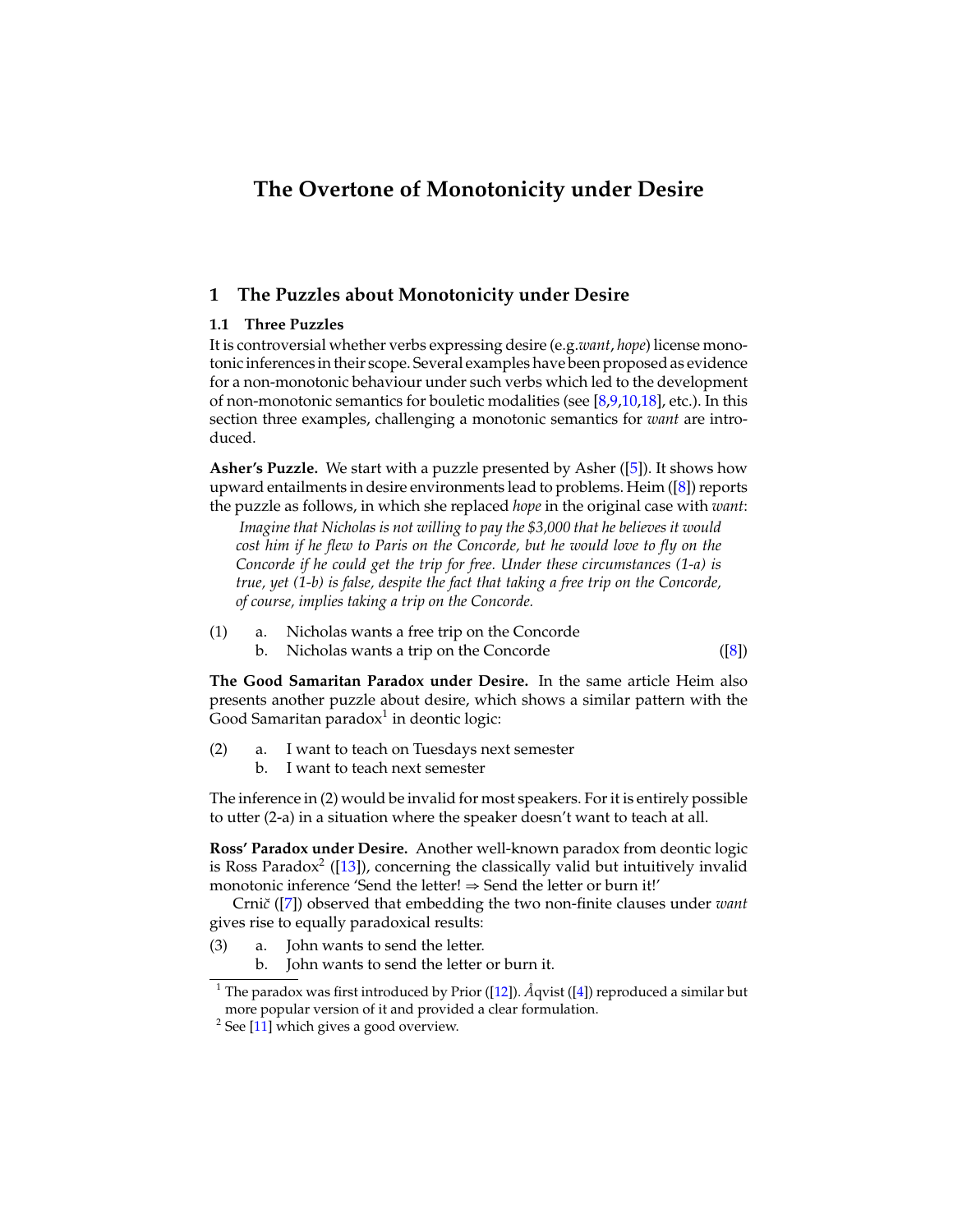#### **1.2 Summary**

Various strategies have been proposed to explain the individual cases sketched above, but no uniform solution has emerged so far. In Table [1](#page-1-0) we compare the predictions of two prominent existing analyses: Heim ([\[8\]](#page-8-0)) and von Fintel ([\[16\]](#page-8-10)).

| Approaches        | Ross' Paradox                                                                        | <b>Asher's Puzzle</b>                        | The Good Samaritan |
|-------------------|--------------------------------------------------------------------------------------|----------------------------------------------|--------------------|
| <b>Von Fintel</b> | Semantically valid                                                                   | Pragmatically invalid   Semantically invalid |                    |
| Heim              | Semantically valid                                                                   | Semantically invalid   Semantically invalid  |                    |
|                   | <b>Our propsal</b> Pragmatically invalid Pragmatically invalid Pragmatically invalid |                                              |                    |

<span id="page-1-0"></span>**Table 1.** Comparing Predictions of Existing Analyses

Heim presents a non-monotonic semantics for *want* which is argued to depend on conditional semantics, and therefore accounts for the failure of the problematic inferences in Asher's and Good Samaritan cases in a semantic manner. Von Fintel instead proposes a pragmatic account of the monotonicity failure in Asher's puzzle combined with a semantic explanantion of the Good Samaritan case where the monotonicity failure is argued to follow from the assumption of an independent presupposition. The case of Ross paradox is more subtle. Neither of them has a ready explanation of the puzzling inferences in Ross's paradox.

We will argue that the problems posed by the three puzzles are pragmatic by nature rather than semantic. Evidence in favor of a pragmatic account of the puzzles comes from examples like the following:

(4) I don't want to eat any fast food.

As Von Fintel noted ([\[17\]](#page-8-11)), according to the standard theory of Negative Polarity Items (NPIs), a downward-entailing environment is required for NPI *any* to be licensed. So if *want* is not upward monotonic, then *not want* will not produce a downward entailing environment.

Therefore we aim to provide a pragmatic account which can handle these puzzle uniformly. We will propose that all three puzzles can be reduced to cases of Free Choice (FC) inferences. The process leading to paradox will be clarified in the next section, especially in the case where no overt disjunctive statements exist. In addition, we develop a formal framework in Sec. [3](#page-5-0) based on Aloni's proposal BSML  $([2,3])$  $([2,3])$  $([2,3])$  $([2,3])$  to capture such reasoning. As a result, we expect to establish further evidence that the puzzles don't provide counter-examples against interpreting bouletic modals monotonically.

# <span id="page-1-2"></span>**2 Disjunctive Meaning Emerges**

#### **2.1 Free Choice Inferences under Desire**

Consider again the problem posed by Ross' paradox, which is repeated below:

- <span id="page-1-1"></span>(5) a. John wants to send the letter.
	- b. John wants to send the letter or burn it.

The sentence in [\(5-b\)](#page-1-1) may convey that John has a positive attitude towards both sending and burning the letter. This positive attitude shows that the two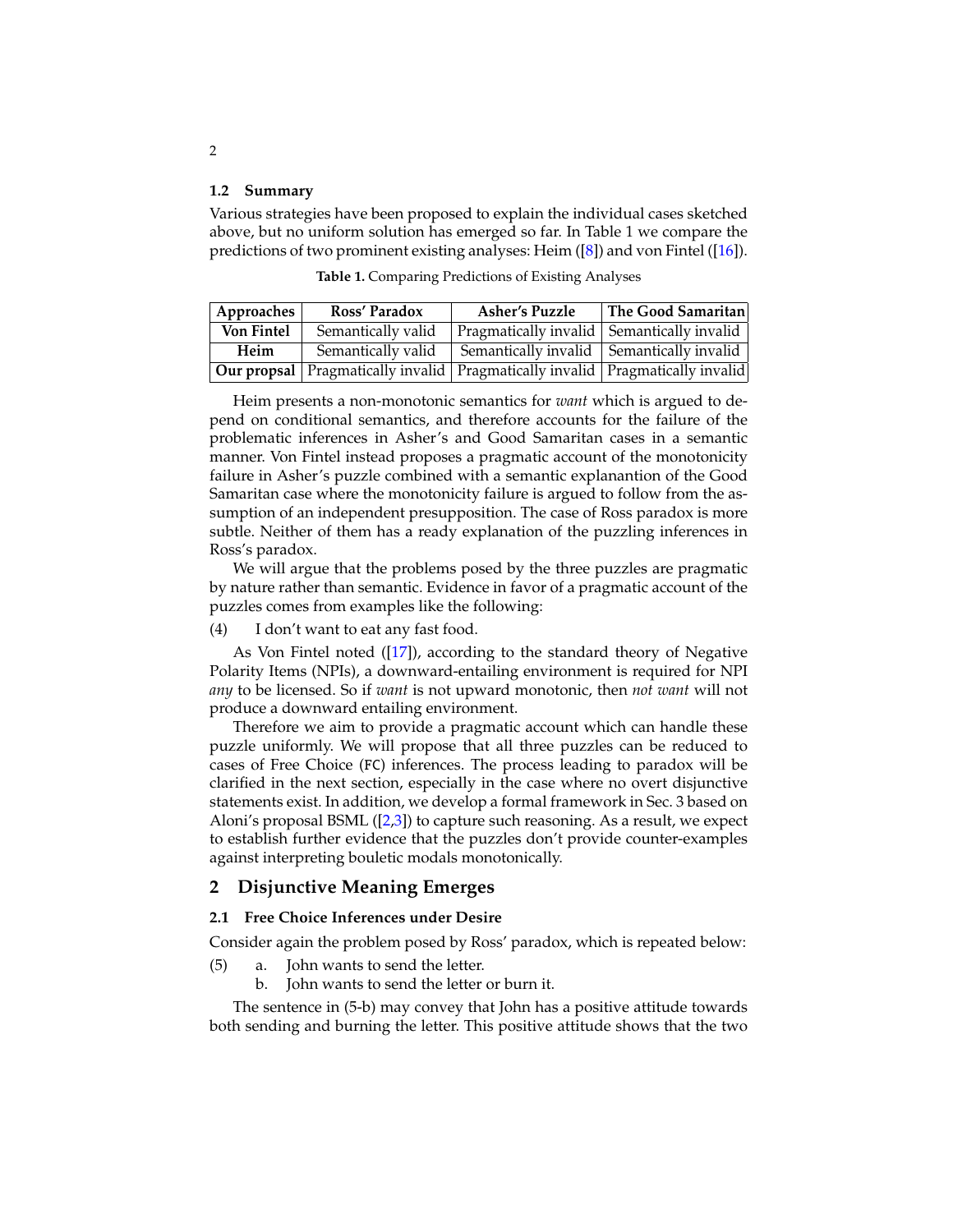options concerning the letter are acceptable to John, i.e., at least they are not unwanted. In [\[7\]](#page-8-6), Crni*c*˘ uses *it is ok...* to represent the weaker attitude. We will employ the same expression in our proposal. It follows that the inference in [\(6\)](#page-2-0) is licensed:

- <span id="page-2-3"></span><span id="page-2-2"></span><span id="page-2-0"></span>(6) a. John wants to send the letter or burn it
	- b.  $\rightarrow$  It is ok for John to send the letter, **and** it is ok for him to burn it.<sup>[3](#page-2-1)</sup>

However the inference to [\(6-b\)](#page-2-2) is not justified by the premise [\(6-a\)](#page-2-3) according to the classical logic. As Crni*c*˘ observed the inference in [\(6\)](#page-2-0) has the same form of well known FC inferences. One of the observations in the FC literature is that a conjunctive meaning of possibility modals can be derived from a disjunctive necessity modal statement. It can be denoted as □-free choice, which is different from the commonly held FC inferences from  $\Diamond$ -modal to  $\Diamond$ -modal ( $\Diamond$ -FC).

<span id="page-2-4"></span>(7) a. ◻**-free choice**

John ought to mail the letter or burn it. So he is allowed to mail it and he is allowed to burn it  $[\Box(p \lor q) \leadsto \Diamond p \land \Diamond q]$ 

<span id="page-2-7"></span>b. ◊**-free choice** You may take chocolates or ice cream. So you may take chocolates, and you may take ice cream  $[\Diamond(p \lor q) \leadsto \Diamond p \land \Diamond q]$ 

In the paper, we analyse the semantics of desire verbs in Hintikka's style. In what follows, the modality *want* is treated as ◻, and the weaker desire *it is ok...* is interpreted as  $\Diamond$ . Then we can apply the principle in [\(7-a\)](#page-2-4) to the inference in [\(6\)](#page-2-0) as follows:

(8)  $□<sub>I</sub>$  (SEND ∨ BURN)  $∼$   $\diamondsuit<sub>I</sub>$ SEND ∧  $\diamondsuit<sub>I</sub>$ BURN

As shown, the conclusion of a weaker desire to burn the letter can be drawn as a FC inference. However, it is absurd to deduce from someone's willingness to send a letter her acceptance of burning it. This is why the puzzle appears to be paradoxical.

A similar strategy to the puzzle can be found in [\[7\]](#page-8-6), and some literature also applies the principle of FC to analyze the deontic Ross' paradox concerning imperatives or permissions, e.g. [\[17](#page-8-11)[,1\]](#page-8-14). In the present paper, we will provide a formal account of FC inferences under bouletic modalities based on [\[2\]](#page-8-12), where the FC inference is assumed to be derived as a product of the interaction of literal meanings and pragmatic factors. Before that, we explore if the analysis proposed above is also applicable to the other two puzzles.

# **2.2 Free Choice triggered by Non-disjunctive Statements: Asher's puzzle** Asher's puzzle is repeated below:

- <span id="page-2-6"></span><span id="page-2-5"></span>(9) a. Nicholas wants a free trip on the Concorde
	- b. Nicholas wants a trip on the Concorde

The most apparent difference between Ross' paradox and Asher's puzzle is that there is no overt disjunctive statement in the latter example, which would be required to trigger a FC inference. Our strategy doesn't seem to work for this

<span id="page-2-1"></span> $3$  The inference is drawn when we read the sentence [\(5-b\)](#page-1-1) in a way where the scope of the modality *want* is over the disjunctive statement, namely it has a wide scope.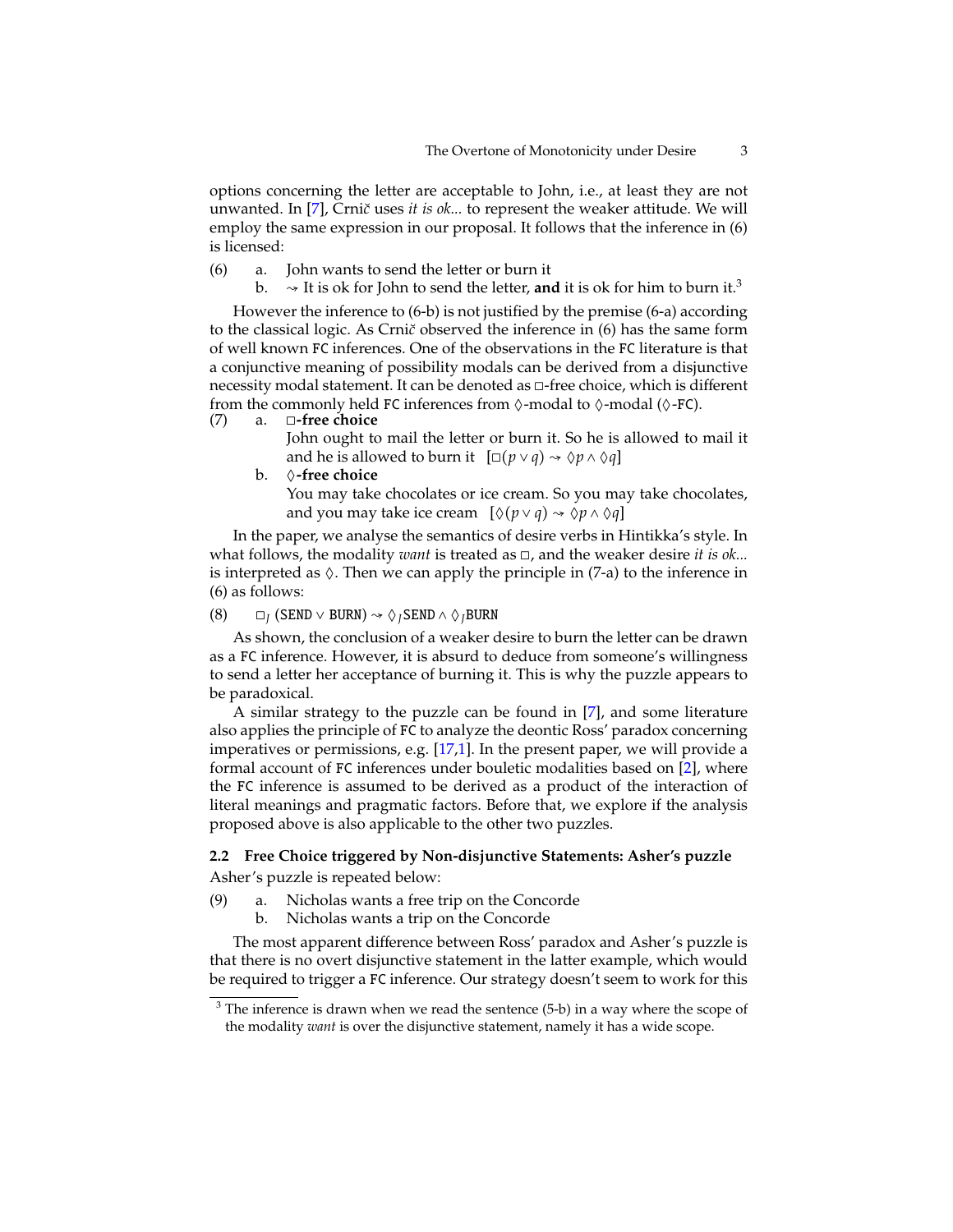case. But the puzzle hints that there is some additional information that can be acquired from the conclusion [\(9-b\),](#page-2-5) which leads us to refute the inference. So what makes the Asher's puzzle paradoxical, we will argue, is very similar to Ross' paradox.

What information is drawn to give us to think that the reasoning in [\(9\)](#page-2-6) is odd? The conclusion conveys that Nicholas just wants a trip, no matter what kind of trip it is. Accordingly we are lead to believe that he probably wants a free trip or one that is not free. However the premise only announces Nicholas' desire for a free trip, and it provides nothing to justify his desire to any non-free trips. Therefore it seems that the following inference can be drawn from [\(9-b\):](#page-2-5)

(10) Nicholas is ok with a non-free trip on the Concorde.

This would be the inference we would trigger is the original sentence were reinterpreted as a disjunction:

(11) Nicholas wants a trip on the Concorde  $\Leftrightarrow$  Nicholas wants a free or non-free trip on the Concorde.

In what follows we will argue for the feasibility for such reinterpretation. Imagine a scenario where a kid, who really wants chocolate, is shopping with her mother. In this situation, she does care for the question "will my mom buy chocolate for me?". The question under discussion makes the predicate *chocolate* salient. Furthermore, we propose, it can influence the way people interpret the predicates that semantically include it. Suppose the mother says to the girl "Let's go to buy some snacks", then the girl will wonder "Are we going to buy chocolate?". In this case, the predicate *snacks* is naturally reinterpret via *chocolate* as a disjunctive predicate "chocolate or any other snacks that are not chocolate". Namely, snacks is semantically divided into two categories: one includes chocolates, and the other includes that are not chocolates.

We propose that a predication, in conversations, can be reinterpreted as a disjunctive statement and so convey a disjunctive meaning. In Asher's case, the predicate *trip* in [\(1-b\)](#page-0-1) can be interpreted as *free trip or non-free trip*. This reinterpretation is possible because <sup>∀</sup>*xQx* and <sup>∀</sup>*x*((*Qx*∧*Px*)∨(*Qx*∧ ¬*Px*)) are logically equivalent and therefore can be substituted salva veritate. We need to emphasize that, in our proposal, a predicate only can be disjunctively reinterpreted by predicates that describe the objects within its denotation, i.e. by predicates which are semantically included ( $P$  ⊂  $Q$ ). We call them *sub-predicates*.

Evidence from the Exemplar Theory w.r.t concept learning in cognitive psychology shows that concepts are typically represented as remembered (hence salient) instances (see  $[6,14]$  $[6,14]$ , etc.). So in a conversation, although the semantics of a predicate (such as *trip*) is clear to the recipients, people typically focus only on a part of the objects in its extension. As a result we obtain a disjunctive representation of the predicate consisting of the union of the salient objects (first disjunct) and the remaining objects (second disjunct). The latter is normally denoted as the negation of the former.

4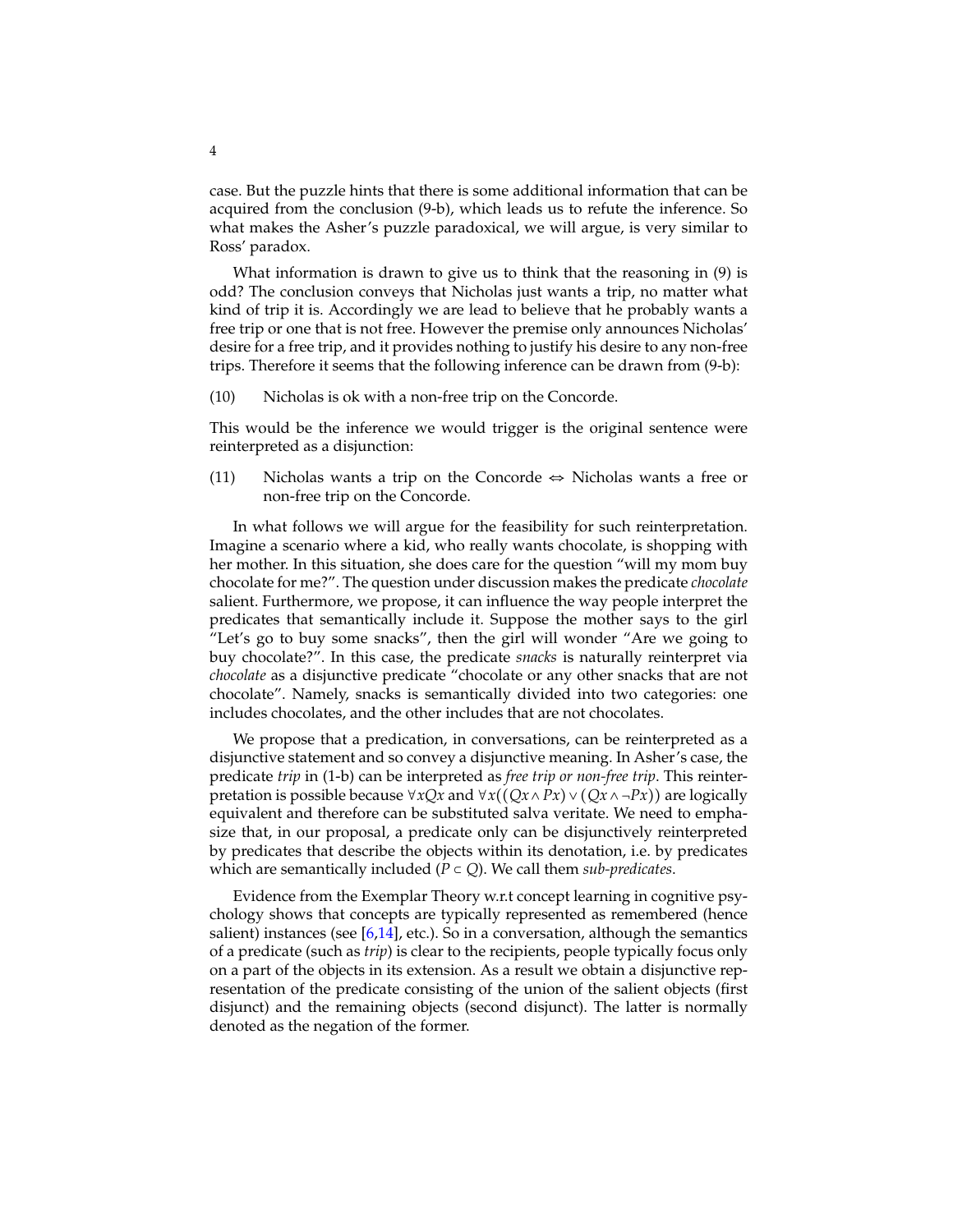So far, we have proposed that predicates in conversations can be reinterpreted leading to disjunctive representations. In addition, we have two constraints:

- In a disjunctive reinterpretation of a predicate *Q*, the disjuncts are always *sub-predicates* of *Q*.
- The sub-predicates should be *salient* in the context.

In this way, the process from *Nicholas wants a trip* to *Nicholas is ok with a free trip and is ok with a non-free trip* can be clarified. First [\(12-a\)](#page-4-0) undergoes a disjunctive reinterpretation and then the disjunctive statement gives rise to a FC inference.

- <span id="page-4-0"></span>(12) a. Nicholas wants a trip
	- b. ⇔ Nicholas wants a free trip or a non-free trip [by disjunctive reinterpretation]
	- $c. \rightarrow$  Nicholas is ok with a free trip and he is ok with a non-free trip. [by □-FC principle]

As a result, Nicholas' attitude of accepting a non-free trip is concluded, which is unwarranted by the premise. Consequently, the monotonic reasoning in [\(9\)](#page-2-6) appears to fail.

# **2.3 Free Choice triggered by Non-disjunctive Statements: the Good Samaritan**

The Good Samaritan is repeated in the following:

- <span id="page-4-1"></span>(13) a. I want to teach on Tuesday next semester
	- b. I want to teach next semester

We assume that *want* takes wide scope. Then what the agent desires is a teaching under the assumption that it is scheduled for Tuesdays next semester. According to our approach, the sentence in [\(13-b\)](#page-4-1) can be represented as a disjunctive statement which generates a free choice inference showing the agent's attitude towards accepting teaching on the other days, which is unjustified:

- <span id="page-4-2"></span>(14) a. I want to teach next semester
	- b. I want to teach on Tuesday or teach on the other days next semester
	- c. I'm ok to teach the days that are not Tuesday next semester.

Let us add a few more words for those who might doubt the analysis for this example in [\(14\),](#page-4-2) especially if we claim that the example is semantically safe on monotonicity. If the conclusion [\(13-b\)](#page-4-1) is assumed to be false since it conveys that the agent doesn't show any desire to teach at all, then the premise where the desire of teaching on Tuesday is stated should be also rejected. Unless the original meaning of the premise is that if the agent has to teach next semester, she accept to teach on Tuesdays. In other words, the example doesn't express a pure desire, instead it shows a conditional desire. If so, our judgement of the conclusion [\(13-b\)](#page-4-1) should be under the same condition. So the example should be rewritten in the following way:

- <span id="page-4-3"></span>(15) (If I have to teach next semester)
	- I'm ok to teach on Tuesday next semester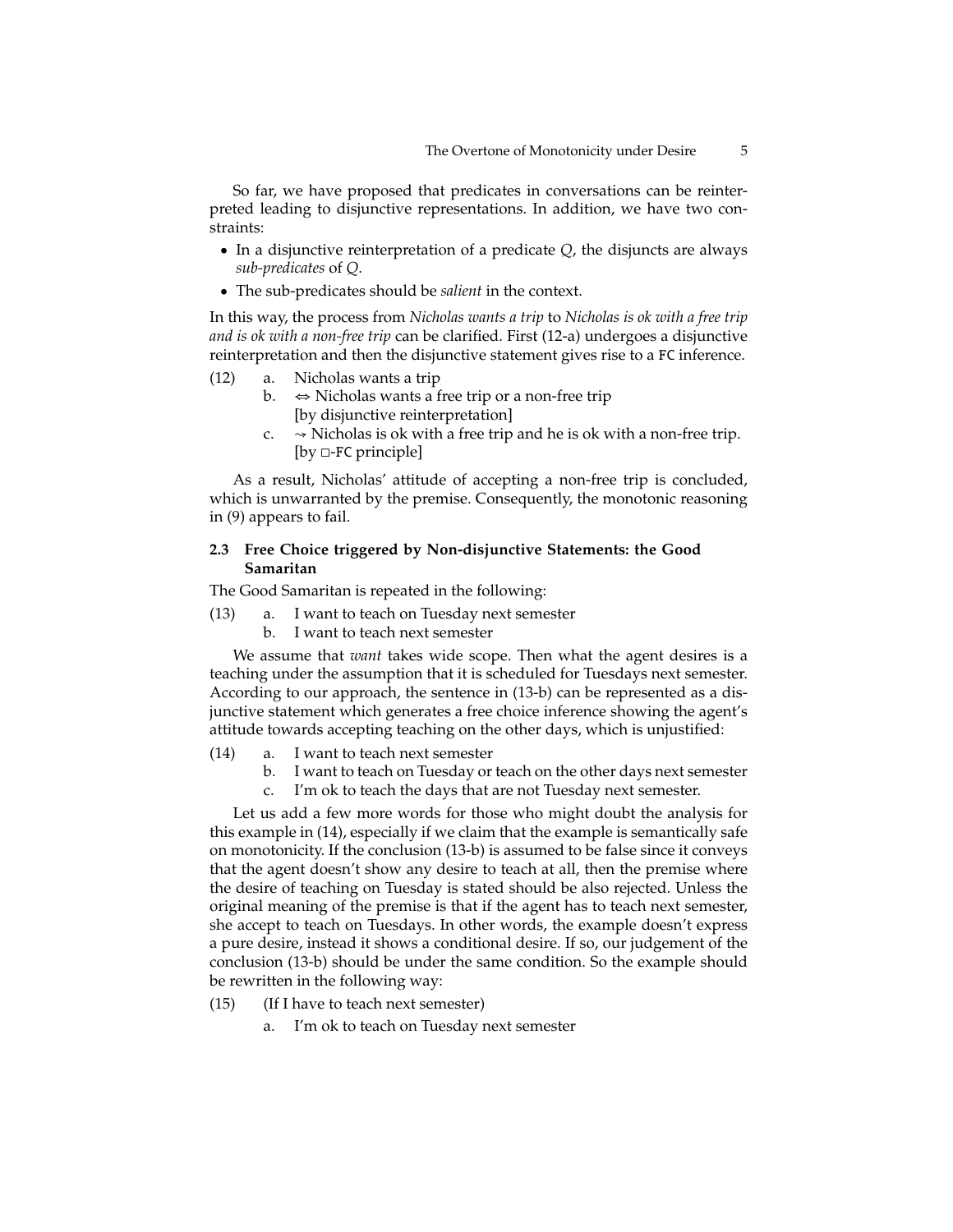b. I'm ok to teach next semester

In such case, our analysis is still applicable, as the predicate *teach* can be reinterpreted as *teach on Tuesdays or teach on the non-Tuesdays*. Then we can apply the principle of  $\Diamond$ -FC in [\(7-b\):](#page-2-7)

- (16) a. I'm ok to teach next semester
	- b. I'm ok to teach on Tuesdays or the other days next semester.
	- c. I'm ok to teach on Tuesdays next semester **and** I'm ok to teach on other days next semester.

To conclude, we have shown how we can use the FC to clarify why the three puzzles appear to be paradoxical. In the next section, we will employ a logical framework *Bilateral State-based Modal Logic* (BSML) and its first-order version (QBSML) based on  $[2,3]$  $[2,3]$  to give a formal account for the FC inferences.

# <span id="page-5-0"></span>**3 A Formal Account for Free Choice**

### **3.1 The Framework**

In [\[2\]](#page-8-12), Aloni proposed a formal account of FC inference in Bilateral State-based Modal Logic (BSML). On this account FC and related inferences are a consequence of a tendency operative in conversation which Aloni calls *neglect zero*. On the neglect-zero hypothesis, people when interpreting a sentence construct representations of the world and in doing so they systematically neglect models that validate sentences by virtue of some empty configuration (zero-model). In what follows we sketch the first-order version QBSML ([\[3\]](#page-8-13)) and apply it to our analysis with some additional assumptions.

The core idea of BSML is providing a method to formalize the *neglect-zero* effects by employing the non-emptiness atom (NE) from team logic ( $[19]$ ), which is added as a part of the syntax.

**Definition 1 (Language**  $\mathcal{L}_D$ ). The language  $\mathcal{L}_D$  is defined as following in BNF:

*Term t* ∶∶= *<sup>c</sup>* <sup>∣</sup> *<sup>x</sup>*

*Formula*  $\varphi ::= P^n t_1...t_n | \neg \varphi | \varphi \wedge \varphi | \varphi \vee \varphi | \exists x \varphi | \Box \varphi |$  NE

As mentioned, the operator  $\Box$  stands for the verb *want*, and  $\Diamond$ , which stands for *it is ok...*, can be defined as the dual of  $\Box$ :  $\Diamond \phi := \neg \Box \neg \phi$ .

<sup>A</sup> *pragmatic enrichment function* (denoted by [⋅] + ) is defined in terms of a systematic intrusion of NE in the process of interpretation:

**Definition 2 (Pragmatic enrichment).** *A pragmatic enrichment function is a map*ping  $[\cdot]^+$  from the NE-free fragment of language  $\mathcal{L}_\mathcal{D}$  to  $\mathcal{L}_\mathcal{D}$  such that:

| $-[Pt_1t_n]^+ = Pt_1t_n \wedge NE$                                        | $- [\phi \wedge \psi]^{+} = ([\phi]^{+} \wedge [\psi]^{+}) \wedge NE$  |
|---------------------------------------------------------------------------|------------------------------------------------------------------------|
| $- \left[ \neg \phi \right]^{+} = \neg \left[ \phi \right]^{+} \wedge NE$ | $-[\Box \phi]^{+} = \Box [\phi]^{+} \wedge NE$                         |
| $- [\phi \vee \psi]^{+} = ([\phi]^{+} \vee [\psi]^{+}) \wedge NE$         | $- \left[ \exists x \phi \right]^{+} = \exists x [\phi]^{+} \wedge NE$ |

For the semantics, we treat  $\Box$  as a bouletic modality in a classical Hintikka's style.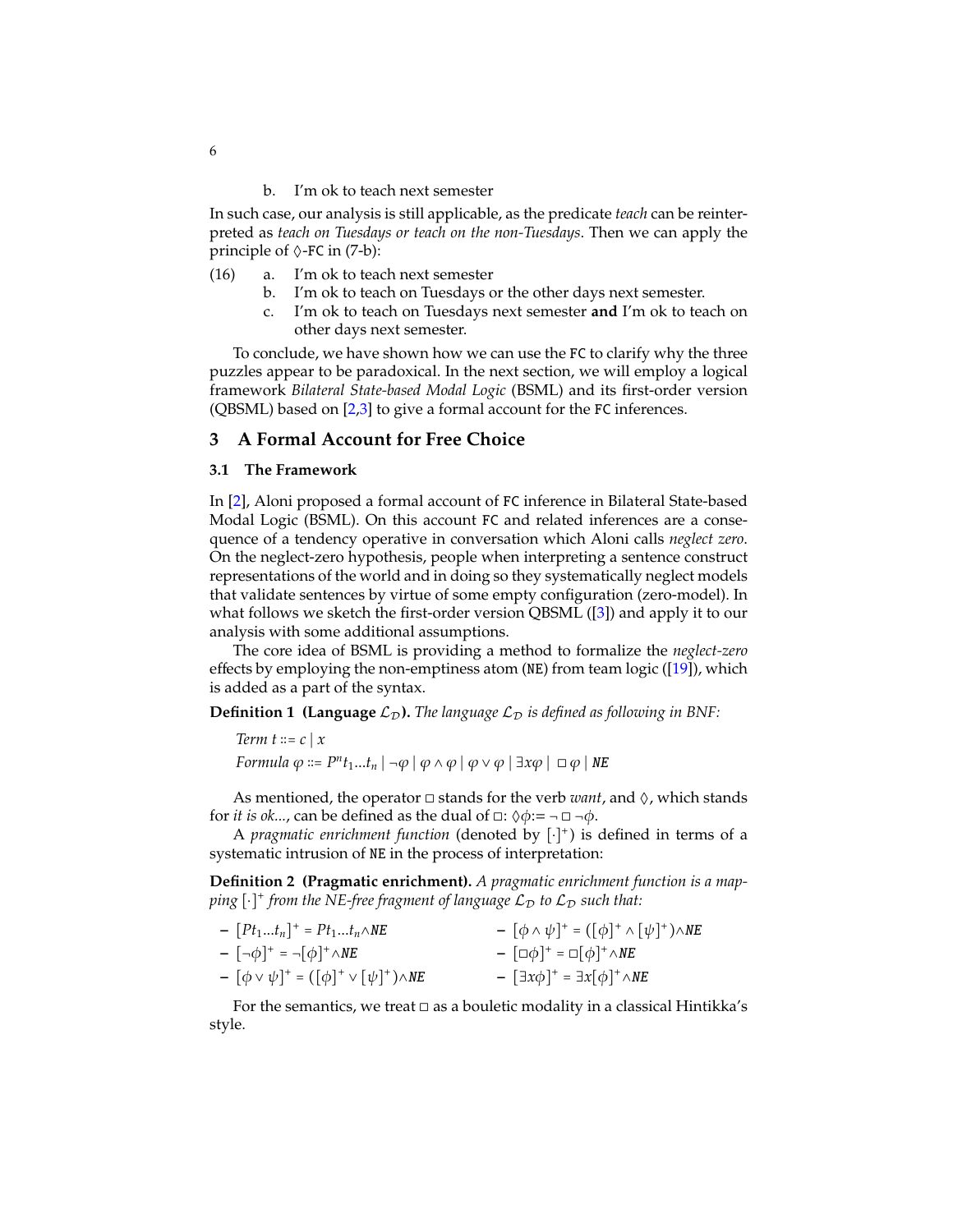### **Definition 3 (Model** M**).**

*A model for*  $\mathcal{L}_D$  *is a tuple*  $\mathcal{M} \ll W, D, R, I >$ , where W *is a set of possible worlds and D is a non-empty domain. R is bouletic accessibility relation on W. We define the abbreviation*  $R(w_i) = \{v \in W \mid w_i Rv\}$ , which denotes the set of worlds accessible from *w*<sub>*i*</sub>. I: W × C ∪  $\mathcal{P}^n \to D \cup \mathcal{P}(D^n)$  *is an interpretation function which assigns entities to individual constants and sets of n-tuples of entities to predicate letters relative to worlds <sup>w</sup>* <sup>∈</sup> *W.*

An information state in the first-order modal framework is defined as a set of indices. An index *i* is a pair *i*= $\langle w_i, g_i \rangle$  where  $w_i \in W$  and  $g_i = V \to D$ . By the indices, an information state can encode information about the value of variables in worlds. Now we can define the semantic clauses for  $\mathcal{L}_{\mathcal{D}}$ . We only show the semantics for the bouletic operator □ here. The other semantics clauses can be found in [\[3\]](#page-8-13).

**Definition 4 (Semantics).** Let M be a model for language  $\mathcal{L}_D$  and s be a state, we *define what it means for a formula* ϕ *to be supported or anti-supported at s.*

 $M, s \vDash \Box \phi$  *iff*  $\forall i \in s$ ,  $R(w_i)[g_i] \vDash \phi$  $M, s = \Box \phi$  *iff*  $\forall i \in s$ , there is  $X \subseteq R(w_i)$  and  $X \neq \emptyset$  and  $X[g_i] = \phi$ 

The abbreviation  $X[g_i]$  is defined as follows:

**–** *<sup>X</sup>*[*gi*] <sup>=</sup> {< *<sup>w</sup>*, *<sup>g</sup><sup>i</sup>* <sup>&</sup>gt; <sup>∣</sup> *<sup>w</sup>* <sup>∈</sup> *<sup>X</sup>*}

Since we define  $\Diamond \phi$  as  $\neg$   $\Box$   $\neg \phi$ , the semantics for  $\Diamond \phi$  can be given as:

 $M, s \models \Diamond \phi$  iff ∀*i* ∈ *s*, there is  $X \subseteq R(w_i)$  and  $X \neq \emptyset$  and  $X[g_i] \models \phi$  $M$ ,  $s \neq \Diamond \phi$  iff  $\forall i \in s$ ,  $R(w_i)[g_i] \neq \phi$ 

Notice that the notion of disjunction in BSML is different from the connective in classical logic, and comes from team logic and dependence logic ([\[15](#page-8-18)[,19\]](#page-8-17)). The semantics of a disjunction  $\phi \lor \psi$  can be defined as follows:

```
M, s \models \phi \lor \psi iff \exists t, t': t \cup t' = s and M, t \models \phi and M, t' \models \psiM, s = \phi \vee \psi iff M, s = \phi and M, s = \psi
```
In the framework,  $\Box$ - and  $\Diamond$ -FC inferences can be derived from pragmatically enriched disjunctions. Proofs can be found in [\[3\]](#page-8-13).

## <span id="page-6-0"></span>**Fact 1 (**◻**-**FC **inference)**

◻[(*Pa* <sup>∨</sup> *Pb*)]<sup>+</sup> <sup>⊧</sup> ◊*Pa* ∧ ◊*Pb*

We have two constraints stated in Sec. [2.](#page-1-2) To address our puzzles, we need to formalise them in our framework.

As argued, we do not think that a predicate can always be interpreted as a disjunctive statement. It happens only if one of its sub-predicates becomes **salient** in the context. To capture these, we define a *reinterpretation function* which only applies in case saliency is satisfied. Let Nfo be the set of all NE-free formulas of  $\mathcal{L}_{\mathcal{D}}$ , and Prt be the set of all atomic predication. A *reinterpretation function*  $\Vert Mf_0 \Vert_{P_x}$  is a mapping from Nfo×Prt to NE-free formulas of  $\mathcal{L}_{\mathcal{D}}$ :

**Definition 5 (Reinterpretation function).**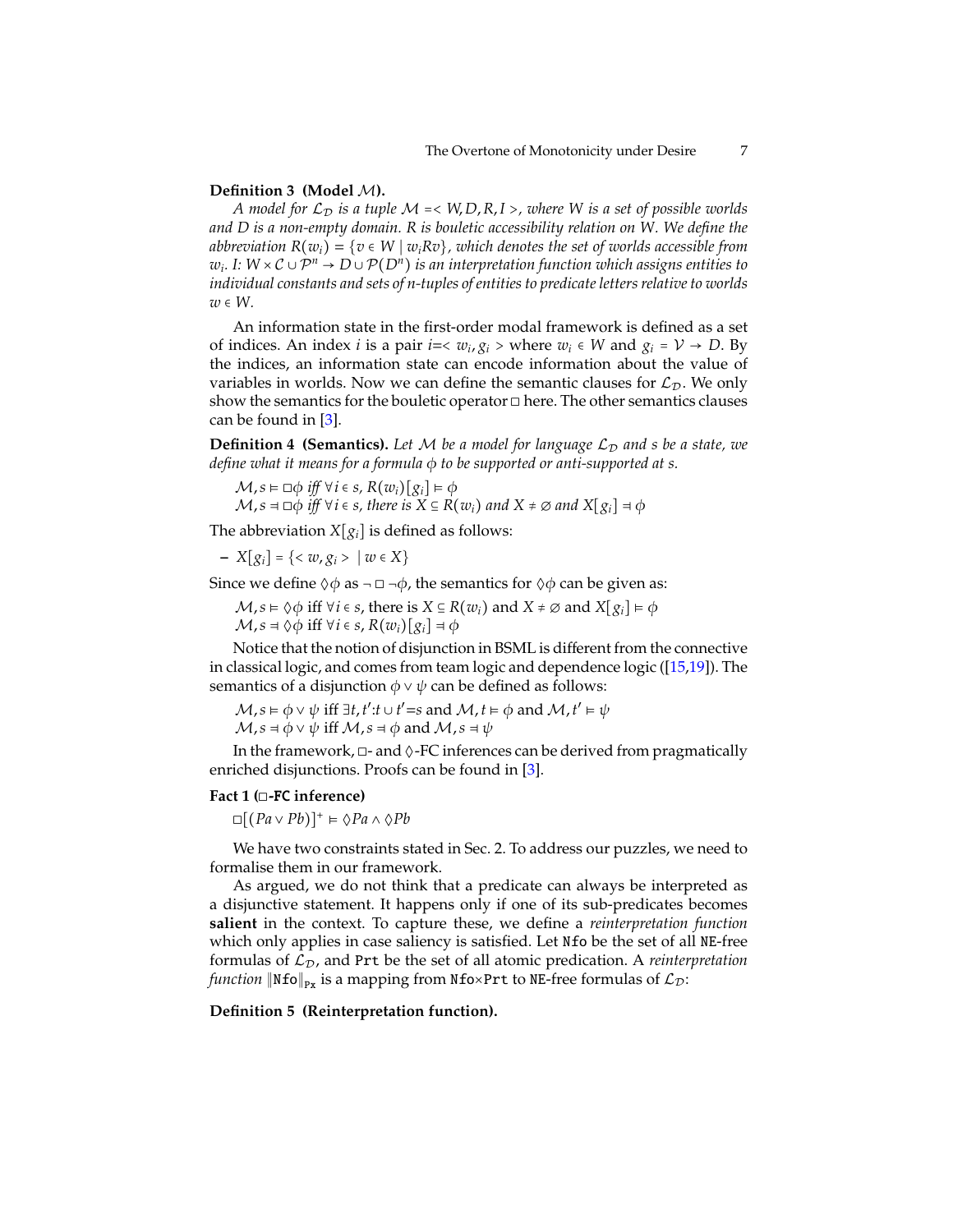$$
-\|Q\vec{x}\|_{P\vec{x}} = \begin{cases} P_{Q}\vec{x} \vee \neg P_{Q}\vec{x} & \text{if } P \subset Q \\ Q\vec{x} & \text{otherwise} \end{cases} - \|\phi \vee \psi\|_{P\vec{x}} = \|\phi\|_{P\vec{x}} \vee \|\psi\|_{P\vec{x}} - \|\neg \phi\|_{P\vec{x}} = \neg \|\phi\|_{P\vec{x}} \wedge \|\psi\|_{P\vec{x}} - \|\Box \phi\|_{P\vec{x}} = \|\phi\|_{P\vec{x}} \wedge \|\psi\|_{P\vec{x}} \qquad - \|\Box \phi\|_{P\vec{x}} = \Box \|\phi\|_{P\vec{x}}
$$

The function intuitively says that, a predicate *Q* can be reinterpreted syntactically as  $\lambda x[P_Qx \wedge \neg P_Qx]$  (where  $P_Qx$  stands for  $Px \wedge Qx$ ) if *P* is a sub-predicate of *Q*, namely if the denotation of *P* is the proper subset of the denotation of *Q*. Notice that, in (Q)BSML, classically logically equivalent formulas can give rise to different pragmatic effects under the pragmatic enrichment  $[\cdot]^+$ , e.g. it is possible to have a counterexample where  $[\exists x Qx]^+$  is supported but  $[\exists x((Px \vee \neg \hat{P}x) \wedge Qx)]^+$ is not. So it is not trivial to reinterpret a predicate disjunctively in our system.

Consequently, a formula  $\varphi(\|\hat{Q}x\|_{P\vec{x}})$  can be rewritten as  $\varphi(P_Q\vec{x} \vee \neg P_Q\vec{x})$  by replacing *Q* in  $\varphi$  by  $\lambda x [P_Q x \vee \neg P_Q x]$ . Then, with the function of pragmatic enrichment, the examples in which there is no overt disjunctive statements now can be explained by FC.

## **3.2 Puzzles Revisited**

The Ross' paradox can be explained by Fact [1](#page-6-0) directly. As for the other two puzzles, the inferences leading to apparently pragmatic failure can be processed as follow:

| Asher's puzzle                                                  | The Good Samaritan                                                                                |
|-----------------------------------------------------------------|---------------------------------------------------------------------------------------------------|
| $\Box \exists x [\Vert \text{TRIP} \ x \Vert_{\text{FREE}}]^+$  | $\Box \exists x \Box T$ <b>EACH</b> $x \Vert_{TTIF}$ <sup>+</sup>                                 |
| $= \Box \exists x [ (FREE_{TRIP} x \vee \neg FRE_{TRIP} x) ]^+$ | $= \Box \exists x [$ (TTUE <sub>TEACH</sub> $x \vee \neg$ TTUE <sub>TEACH</sub> $x)$ <sup>+</sup> |
| $= \Diamond \exists x (\neg \text{FREE}_{TRIP} x)$              | $= \Diamond (\neg \textsf{TTUE}_{\textsf{TEACH}} x)$                                              |

Both inferences can be verified by the definition of reinterpretation function and Fact [1.](#page-6-0) Also, if we consider the inferential pattern of the Good Samaritan to be [\(15\),](#page-4-3) then it can be analyzed by  $\Diamond$ -FC.

## **4 Conclusion**

We discussed three puzzles arising for monotonic semantics for desire verbs, and proposed a uniform pragmatic account for them. In our proposal, monotonicity under desire has been maintained, and thereby we provide evidences for the idea that classical semantics for *want* predicts correctly on monotonicity.

We propose that FC effects can be triggered by statements without overt disjunctions, since predicates in the sentences can be reinterpreted as disjunctive. As a result some additional inferences are drawn from monotonic reasoning, some of which are not justified by the premise. We then employ the logic QBSML extended with a reinterpretation function to capture the reasoning.

8